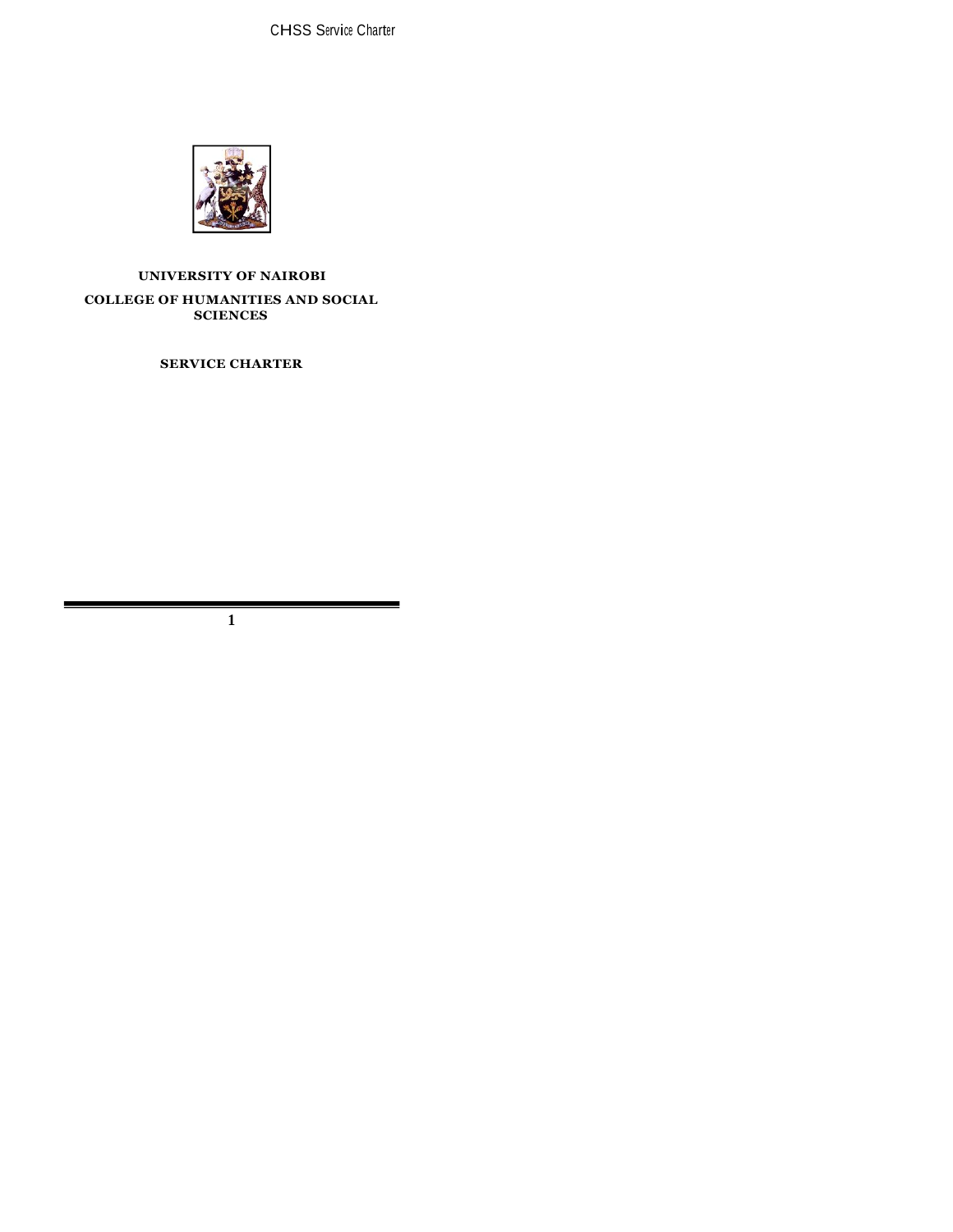#### **Foreword**

The College of Humanities and Social Sciences remains the biggest College in the University of Nairobi with over fifty percent of the total student enrolment and staff. It offers over 50 academic programmes in its thirteen Faculties, Schools, Institutes and satellite campuses.

The mandate of the College is to coordinate the implementation of University policies and programmes in Humanities and Social Sciences.

Like most dynamic colleges, the College of Humanities and Social Sciences is faced with challenges which it continues to systematically address within the context of its vision and mission. Our firm commitment to quality service remains hinged on the observance of the rule of law, skilled human resource, hard work, transparency, accountability, fairness and timely service delivery.

The College adheres to the tradition of excellence in teaching and learning, research, scholarship, consultancy, community service, good governance and management. This Service Charter is a commitment by the College to deliver quality service to our students, staff, research collaborators, donors, stakeholders and the public at large.

Your feedback on this Service Charter will enable us improve on our service delivery.

PROF. JAMA MOHAMUD ABDI

Principal

College of Humanities and Social Sciences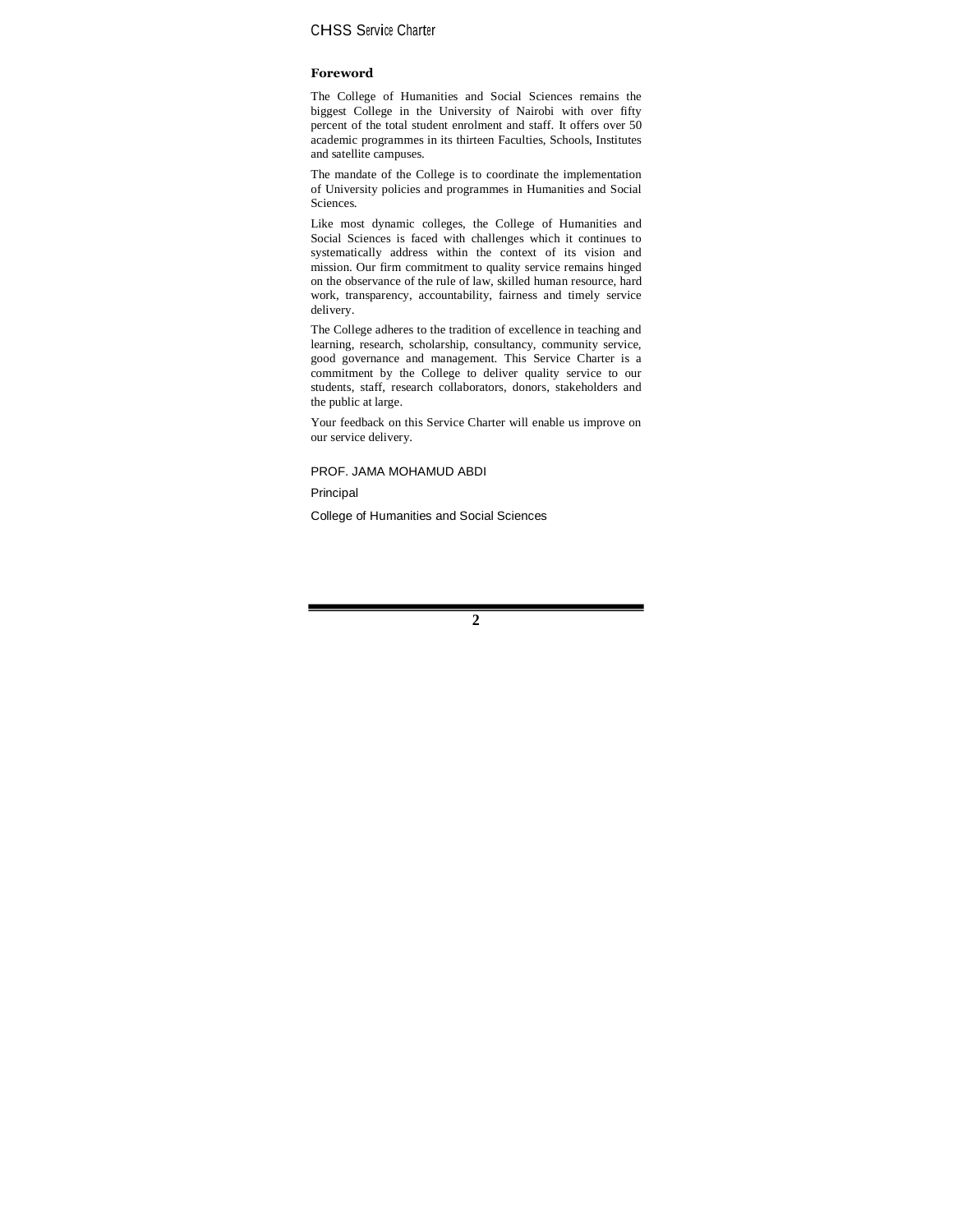#### **Introduction**

The College of Humanities and Social Sciences Service Charter sets the scope and standards of services rendered to our students, staff and stakeholders. We are committed to provision of quality service to our clients and stakeholders. We have set our commitments to you, and welcome feedback on how to improve our service.

#### **Vision**

A leading College that promotes excellence in teaching, training, research and consultancy.

## **Mission**

To provide quality teaching, learning research and consultancy in the field of humanities and social sciences by creating, preserving and transmitting knowledge.

#### **Core Values**

The College is guided by core values that comprise of the following:

- Freedom of thought and expression
- Innovativeness and creativity
- Good corporate governance
- Team spirit and teamwork
- Professionalism
- Quality customer service
- Responsible corporate citizenship and strong social responsibility
- Respect for and conservation of the environment.

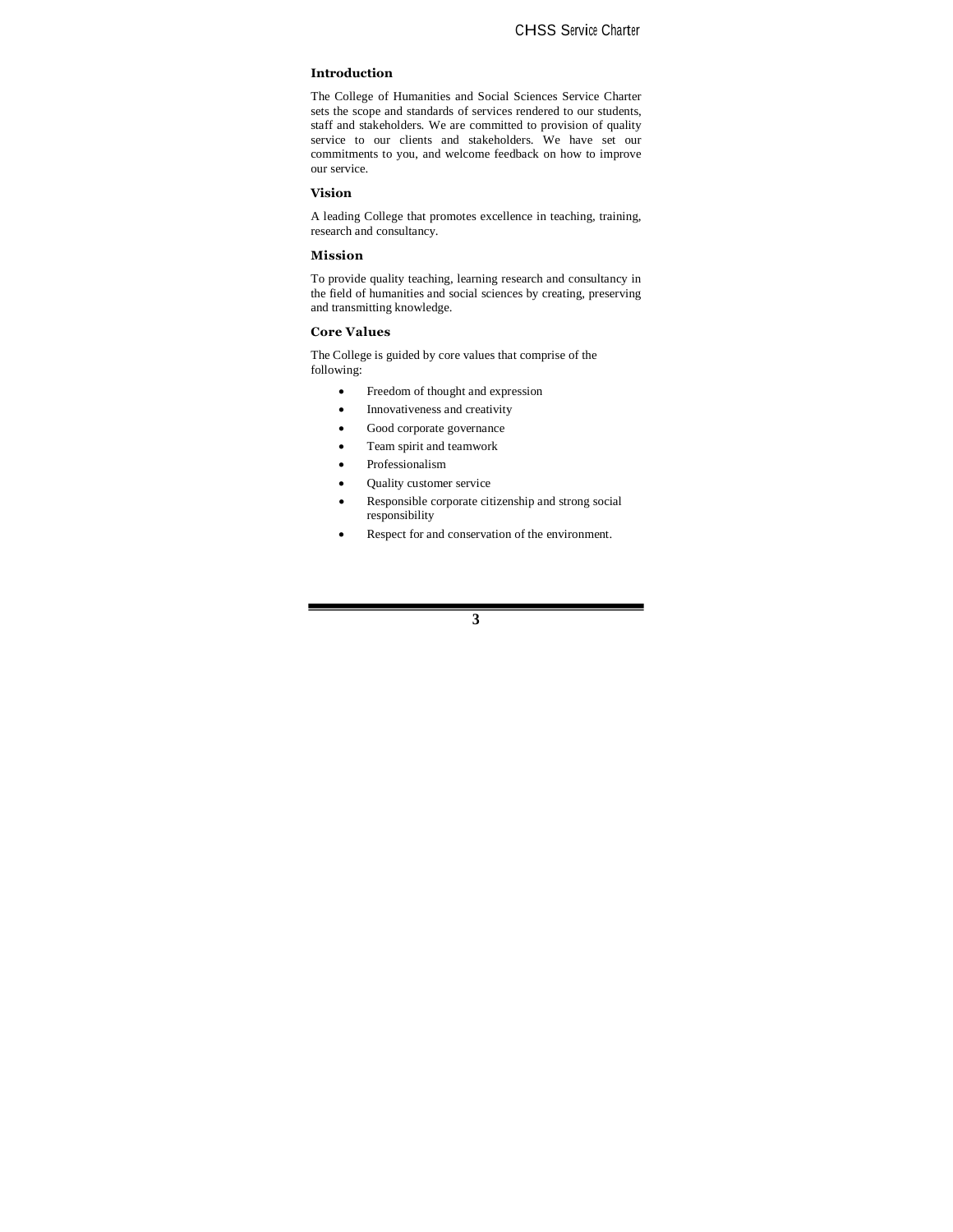#### **Core Functions**

- *Teaching and Learning:* The College offers adequate, innovative, relevant and market- driven academic programmes, at undergraduate and postgraduate levels, with in-built quality control systems. In addition, the College provides an enabling environment for integrated growth for students and staff.
- *Research:* As part of its mandate to generate, preserve and disseminate knowledge, the College has created an environment that is conducive to undertaking quality and relevant research.
- *Consultancy:* The College has mainstreamed consultancy as a core function.
- *Community Service:* The College participates in community programmes and activities as part of its Corporate Social Responsibility.

#### **Structure and Governance**

- *Principal of the College:* Is the Academic and Administrative head of the College, responsible to theVice-Chancellor for maintaining and promoting efficient management of the College.
- *College Academic Board:* The Supreme academic organ that determines and oversees all academic programmes at the College.
- *College Management Board:* Co-ordinates the College Development Plans, ensures efficient management of resources and makes proposals to the University Management Board on policies that have a University-wide application.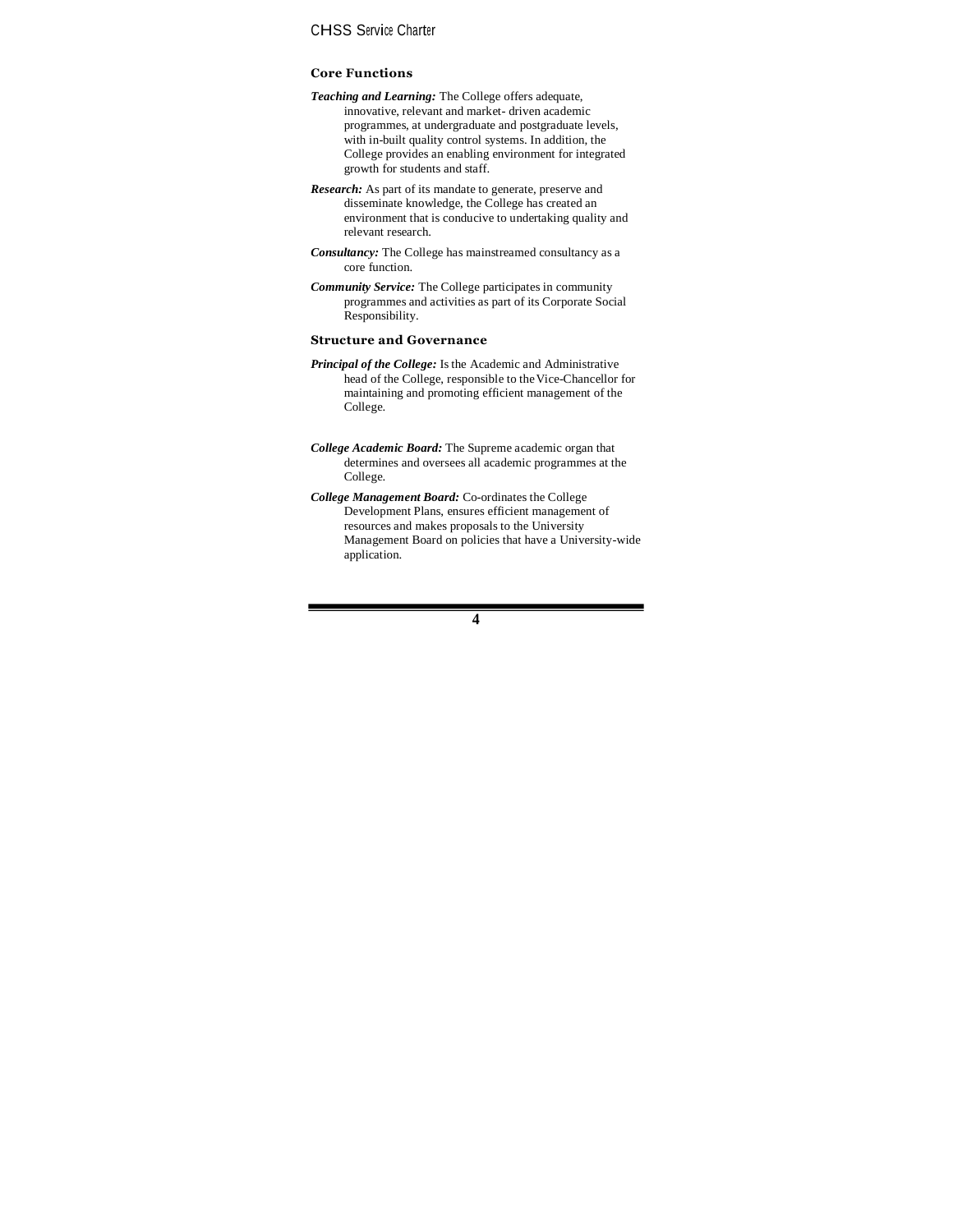### **Principles of Service Delivery**

In our service delivery we pledge to:

- Serve our clients with dignity, courtesy and respect;
- Provide efficient and effective service at all times;
- Adhere to ethical and equitable service provision;
- Uphold transparency and accountability at all times;
- Espouse the principles of natural justice at all times;
- Provide our services in a Professional manner;
- Commit ourselves to Patriotism;
- Discharge our duties with Passion; and
- Provide the services within specified Pace.

### **College Clients**

- Students
- Customers
- Employees
- Parents
- Suppliers
- Alumni
- Community
- The general public.

## **Partners/Stakeholders**

- Other government departments
- Universities
- Research collaborators
- Training Institutions
- Linkage partners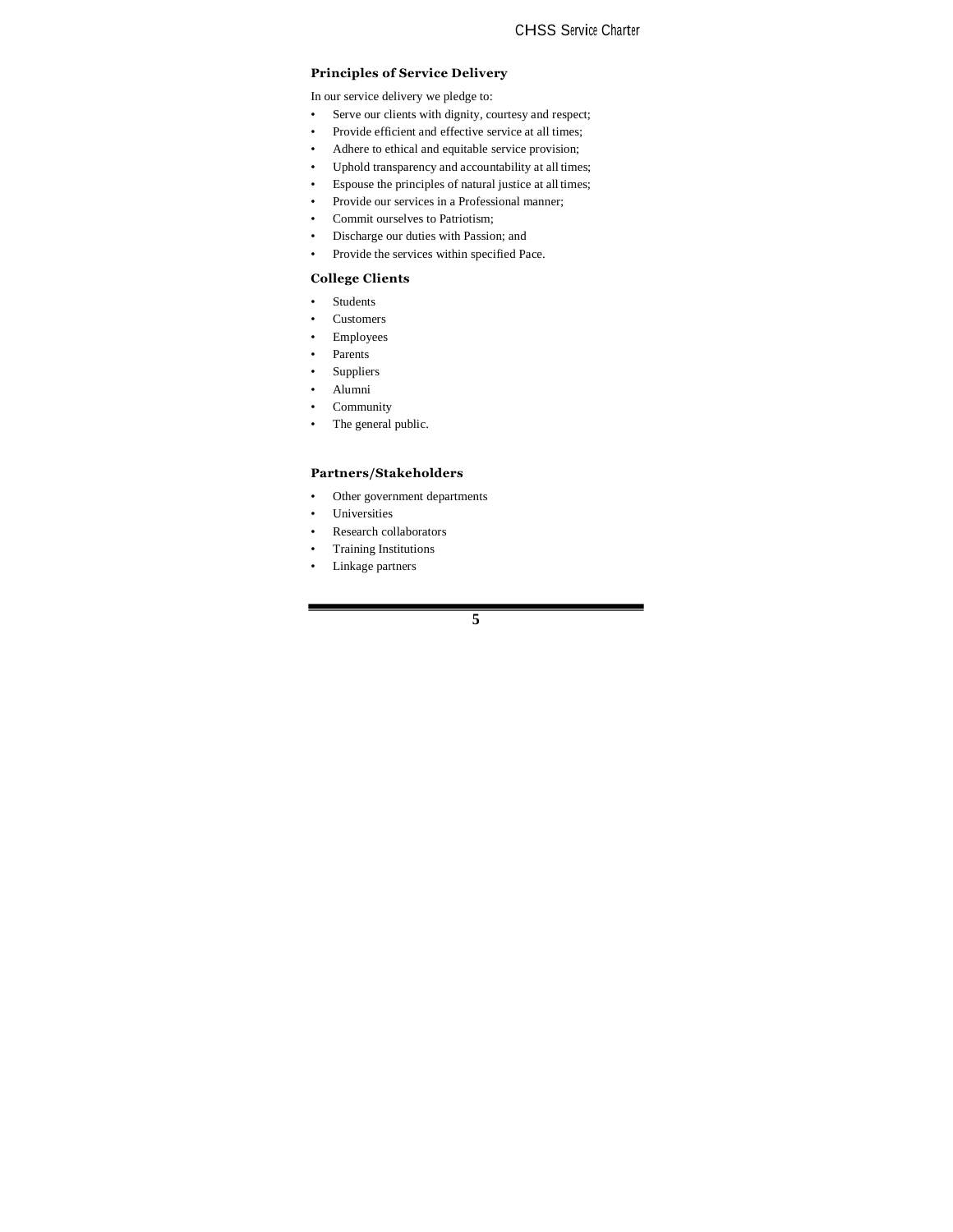- Industry partners
- Business partners
- Employers
- Donors
- Sponsors
- Trade Unions
- Students' Union
- Professional Bodies
- Alumni Associations
- Neighbours
- Other stakeholders/partners.

### **Client Expectations**

Our clients expect efficient and effective provision of services as follows:

- A transparent admission process;
- Exhaustive coverage of the approved syllabi;
- Prompt and fair processing of examination results, transcripts and certificates;
- Increased funding for research;
- Prompt research output;
- Well maintained lecture theatres, laboratories, offices, hostels and other facilities;
- Support and marketing of consultancy services;
- Best practices in Human Resource Management;
- An effective performance appraisal system;
- Fair and just disciplinary procedures;
- **Efficient Procurement processes;**
- Recognition and acknowledgement of donors and sponsors;
- Expeditious processing of collaborative agreements;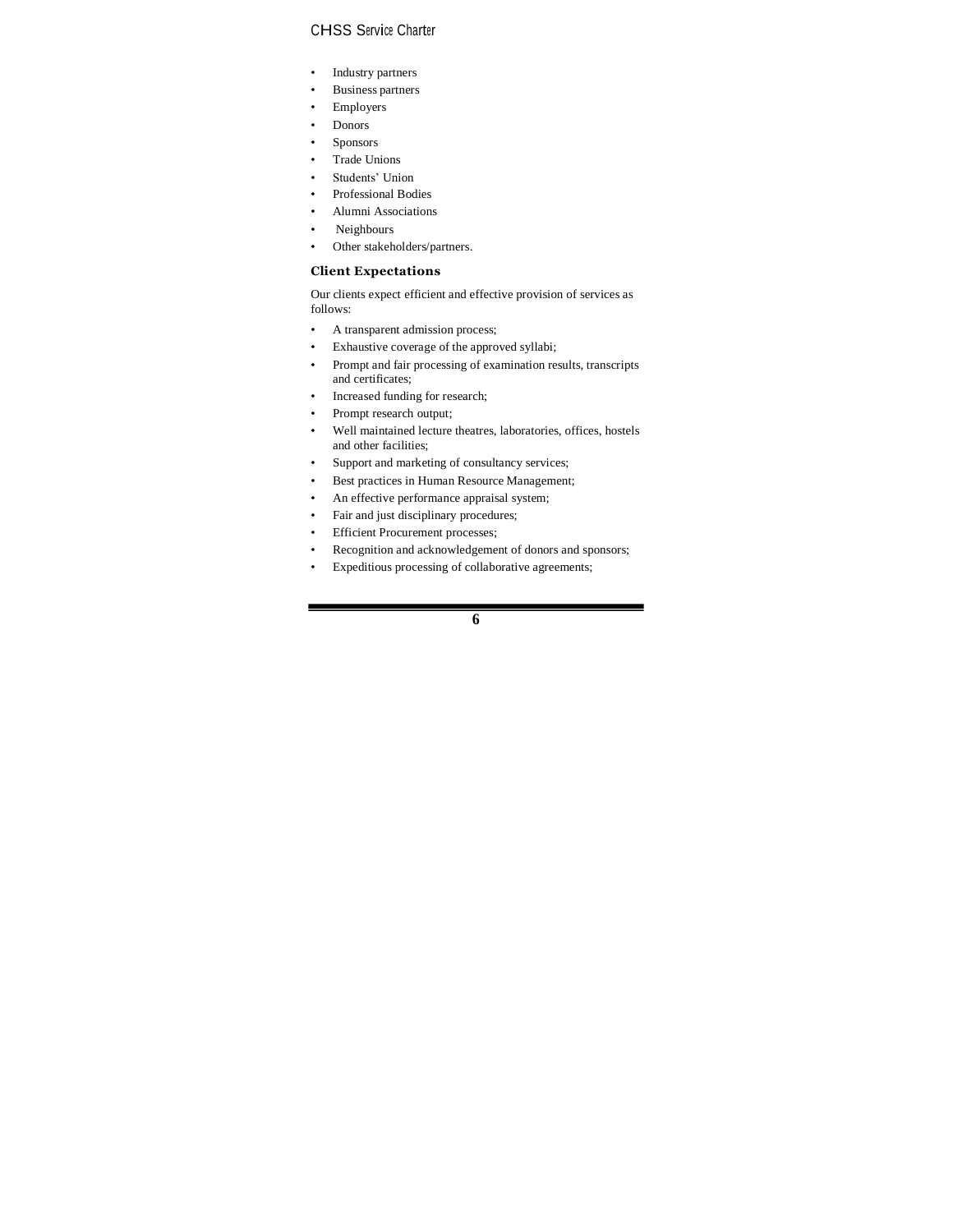- Honouring Memoranda of Understanding (MOUs) involving research institutions, industry and other partners;
- Application of modern Information Communication and Technology (ICT);
- Involvement of Alumni in governance and development of the College;
- Safe and healthy environment; and
- Courteous and timely response to requests and enquiries.

## **College's Expectations**

The College expects its clients/ stakeholders to:

- Treat staff with respect and courtesy;
- Provide sufficient and accurate information to enable us respond to requests appropriately;
- Prompt payment of all fees and levies;
- Support of College programmes and activities;
- Observe College rules and regulations; and
- Provide feedback and comments on the services rendered.

# **Support Services**

For efficient management of its functions, the College has various support services provided by:

- Schools, Institutes and Faculties
- Satellites Campuses
- Registrar's Office
- Campus Libraries
- Assistant Dean of Students' Office
- Sports and Games Department
- Bursar's Office
	- Procurement Office
- Internal Audit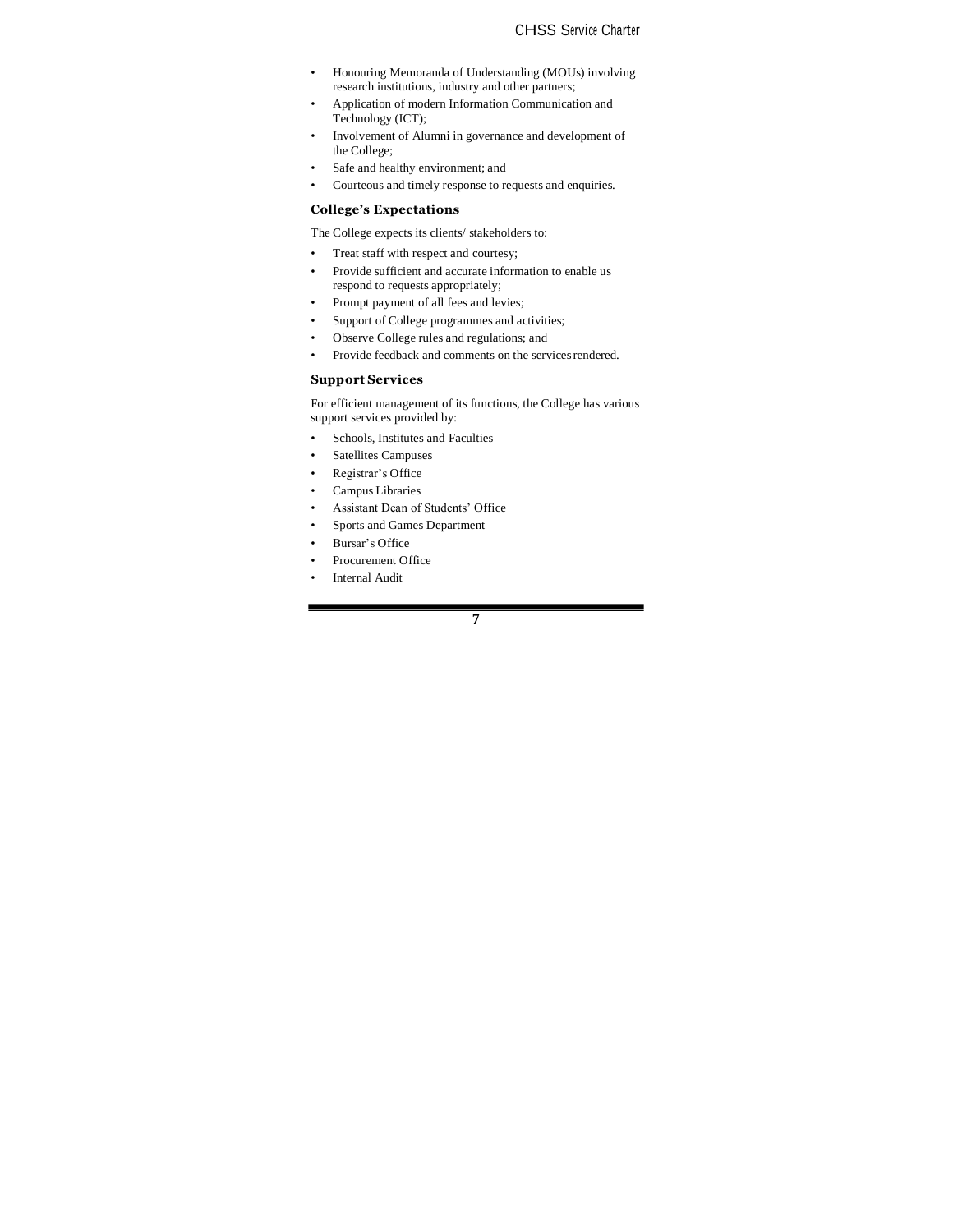- Campuses Health Services Clinics
- **Maintenance**
- College and Campuses Information Communication and Technology (ICTC) support services
- Campuses Security
- Campuses Transport services
- College Alumni Chapters
- University of Nairobi Enterprises and Services Ltd. (UNES), among others.

## **Commitment to Service Delivery**

In our service delivery, we pledge that:

- Students admitted to the College shall receive admission letters two months prior to reporting date.
- Upon registration, a student shall be issued with clear guidelines on academic programmes, examination rules, fees structure, student support services and disciplinary procedures.
- All lectures shall be conducted fully and on time, as per approved timetables.
- Consolidated mark sheets shall be finalised and forwarded to examinations office within one month following end of examinations.
- Postgraduate supervisors for Masters or Doctoral degrees will give feedback to their students within four weeks after receiving a project or thesis chapter.
- Programme coordinators shall submit reports annually.
- Disciplinary cases for students and staff shall be completed within a period of thirty days.
- Graduation ceremonies shall be held on schedule in September and December.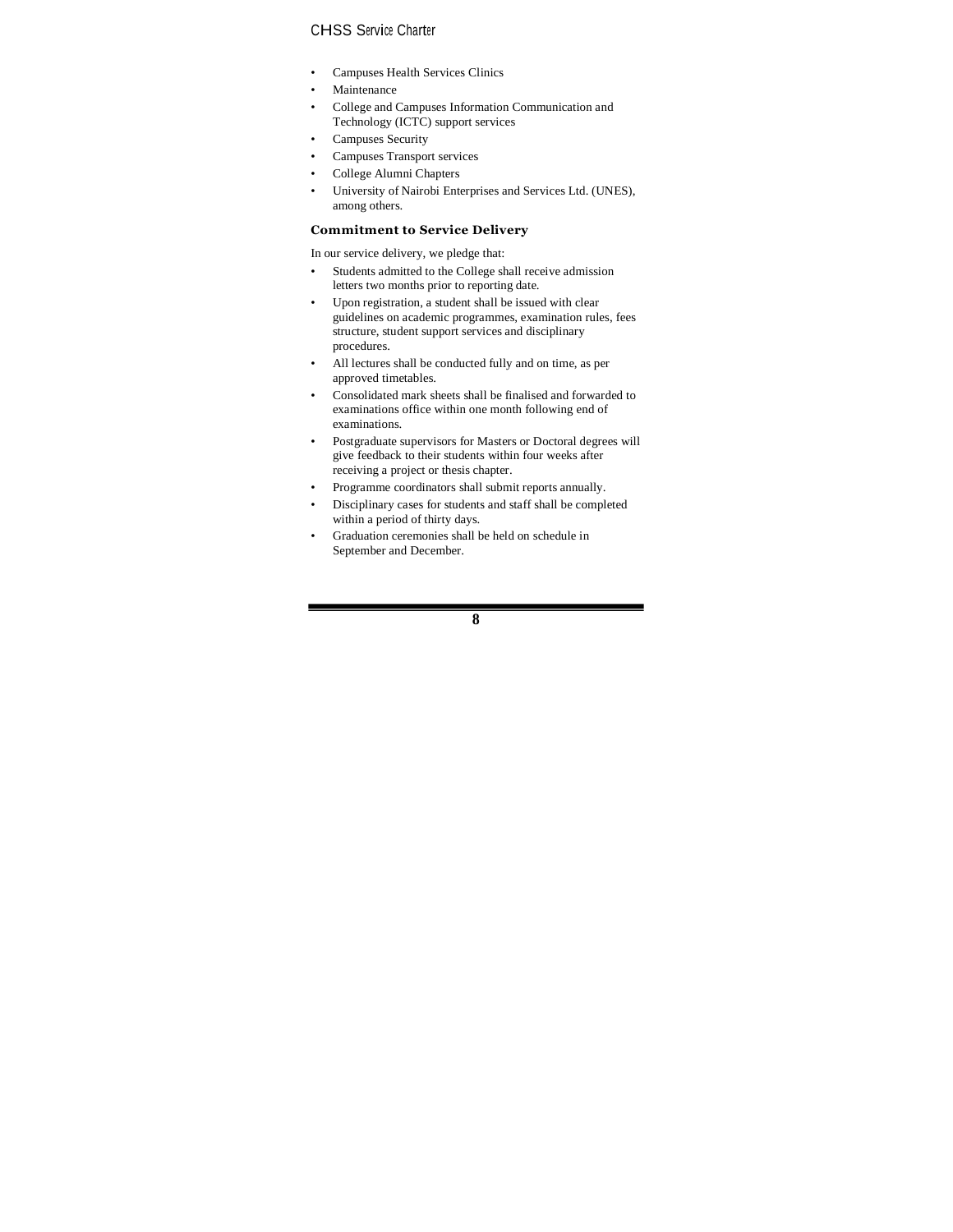- Degree certificates shall be issued within one month after graduation while transcripts shall be issued within one week upon application.
- The Jomo Kenyatta Memorial Library (JKML) and College libraries shall be open from 8.00 a.m. to 10.00 p.m. on weekdays and 9.00 a.m. to 3.00 p.m. on Saturdays and Sundays.
- Queries from Library users shall be responded to within a day.
- The process of recruitment and promotion shall be completed within three months, from advertisement to issuance of letters.
- Staff performance appraisal shall be conducted annually.
- The Bursar's office shall observe all financial regulations and procedures, ensure adherence to budgetary provisions; and process approved payments within three days.
- Procurement of goods and services shall be done within one month, and in line with the College and government procurement regulations.
- Campus clinics shall remain open from 8.00 a.m. to 5.00 p.m. daily. Senior Staff clinic shall remain open for 24 hours for all cases including emergencies. The mobile clinic shall open between 5.00 p.m. to 10.00 p.m. on weekdays and 8.00 a.m. to 4.00 p.m. on Saturdays.
- The College shall maintain a healthy, safe and pleasant environment.
- The College shall be a drug free and a no smoking zone.
- The College sports and games facilities and equipment shall be up-to-date and well maintained.
- Transport shall be provided on time as per approved requests.
- Quality ICT services shall be provided to students and staff.
- All telephone calls shall be attended to within five rings.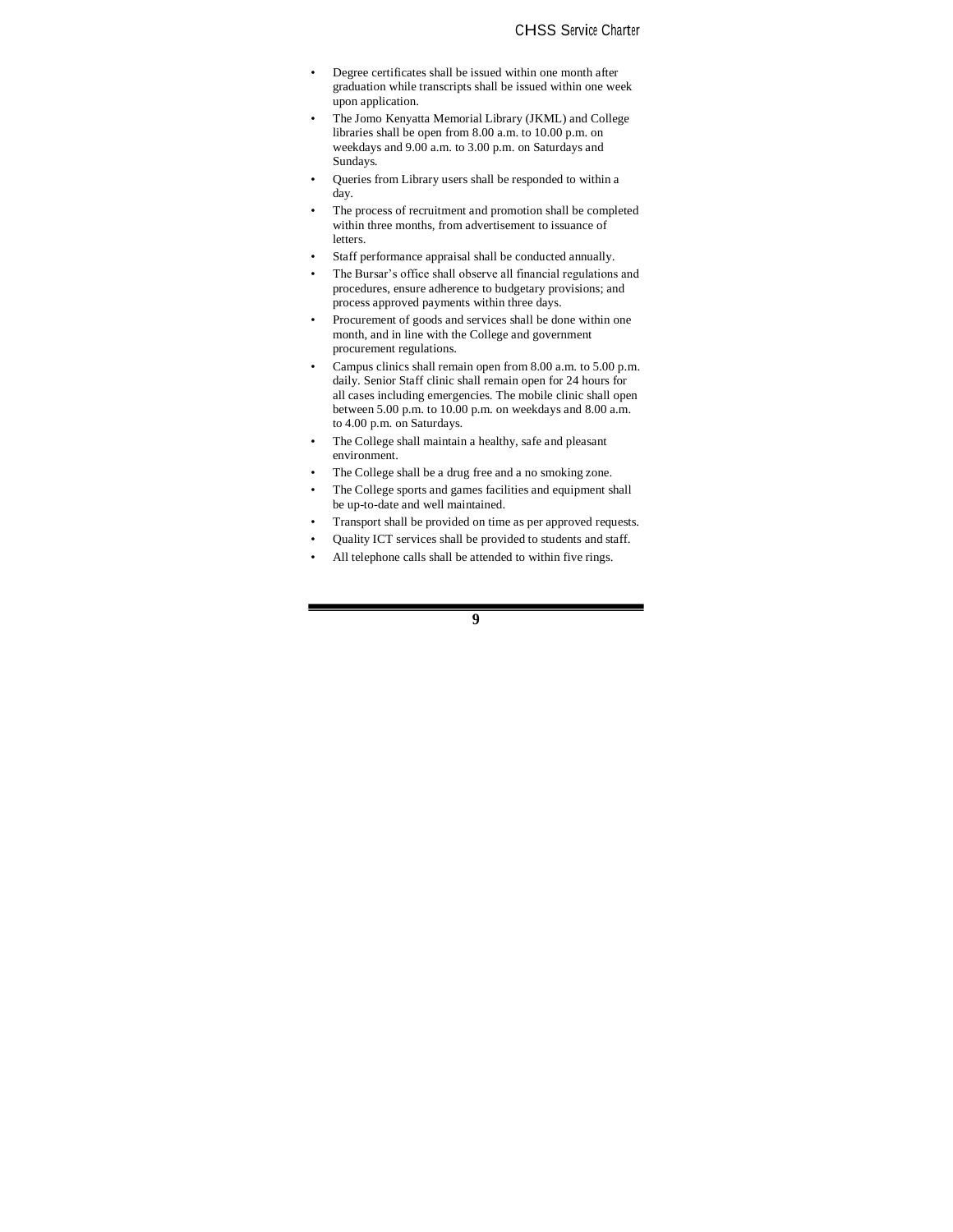- Routine correspondence shall be replied to within seven days from the date of receipt.
- The College shall be gender sensitive.
- The College shall not condone impropriety.
- The College is a CORRUPTION FREE zone.

## **Feedback**

- Complaints, compliments and suggestions should be forwarded to departmental heads and in case of appeals, to the Office of the Principal.
- The College has provided suggestion boxes for feedback.
- Confidentiality and privacy in respect of complainants' identity shall be respected.
- The College shall address complaints within seven days.
- All feedback shall be addressed within seven days.

#### **Following are E-mail addresses for key offices of the College:** Principal- *[principal-chss@uonbi.ac.ke](mailto:principal-chss@uonbi.ac.ke)*

| гипсиран-               | рғинсиран-стуу саотонас.ке                       |
|-------------------------|--------------------------------------------------|
| Deputy Principal-       | depprincipal-chss@uonbi.ac.ke                    |
| College Registrar-      | registrar-chss@uonbi.ac.ke                       |
| College Bursar-         | bursar-chss@uonbi.ac.ke                          |
| College Auditor-        | auditor-chss@uonbi.ac.ke                         |
|                         | College procurement-procurement-chss@uonbi.ac.ke |
| <b>Faculty of Arts-</b> | dean-arts@uonbi.ac.ke                            |
|                         | School of Business-dean-business@uonbi.ac.ke     |
| School of Law-          | dean-law@uonbi.ac.ke                             |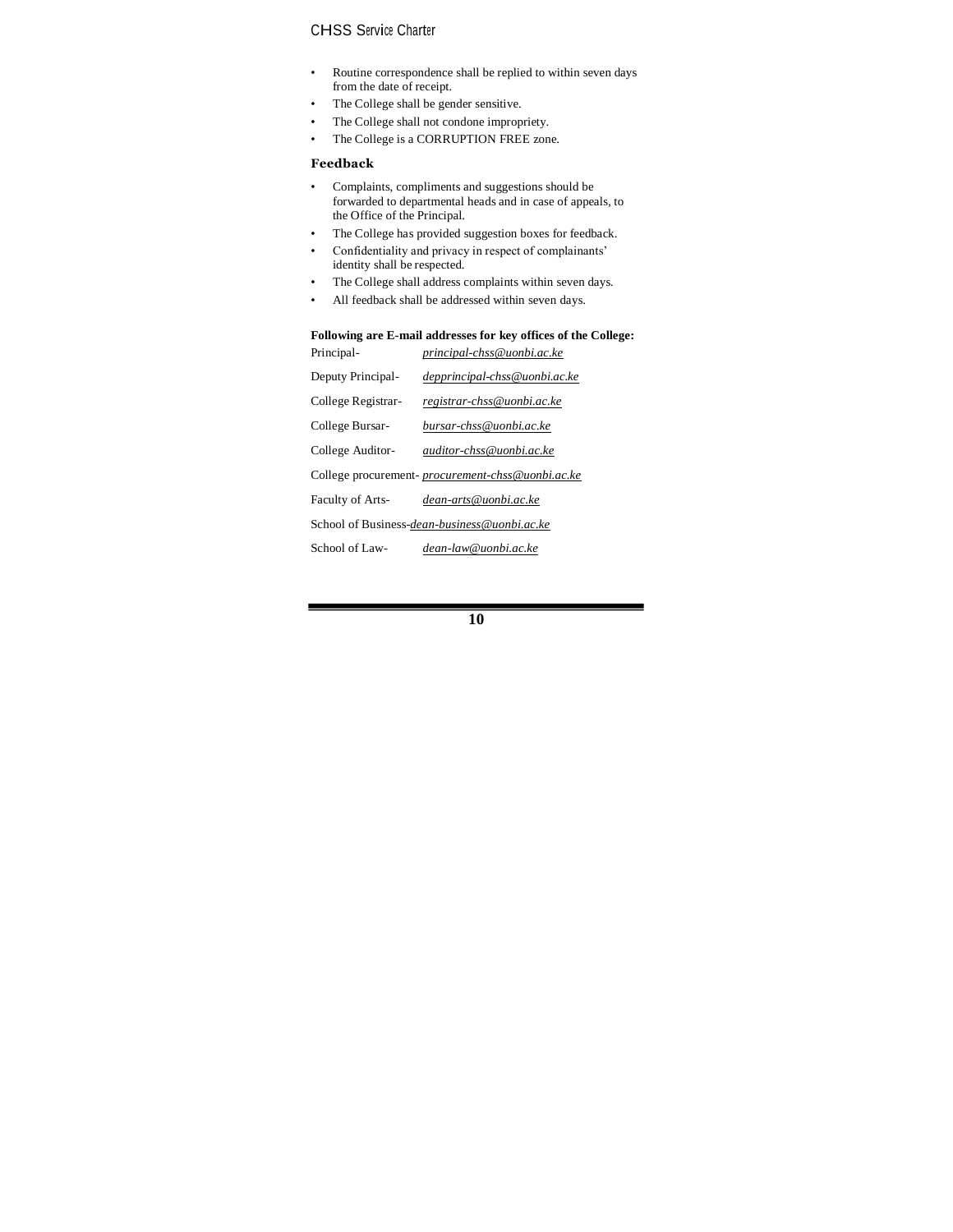Institute of Anthropology, Gender and African Studies-

*[director-aags@uonbi.ac.ke](mailto:director-aags@uonbi.ac.ke)*

School of Economics- *[director-economics@uonbi.ac.ke](mailto:director-economics@uonbi.ac.ke)*

Institute of Diplomacy and International Studies-

*[director-idis@uonbi.ac.ke](mailto:director-idis@uonbi.ac.ke)*

Director, Institute for Development Studies,

*[director-ids@uonbi.ac.ke](mailto:director-ids@uonbi.ac.ke)*

Population and Research Institute-*[director-psri@uonbi.ac.ke](mailto:Institute-director-psri@uonbi.ac.ke)*

School of Journalism & Mass Communication-

*[director-soj@uonbi.ac.ke](mailto:director-soj@uonbi.ac.ke)*

Confucius Institute-*[sadequan2007@hotmai.com](mailto:Institute-sadequan2007@hotmai.com)*

*All Comments and feedback on this Service Charter should be addressed to:*

> Principal College of Humanities and Social Sciences University of Nairobi P. O. Box 30197 00100 NAIROBI, KENYA Tel: +254 20 318262 Ext. 28056 Fax: +254 20 2224457 Email[: principal-chss@uonbi.ac.ke](mailto:principal-chss@uonbi.ac.ke)

URL:http/[/www.uonbi.ac.ke/colleges](http://www.uonbi.ac.ke/colleges)

© **College of Humanities and Social Sciences June 2010**